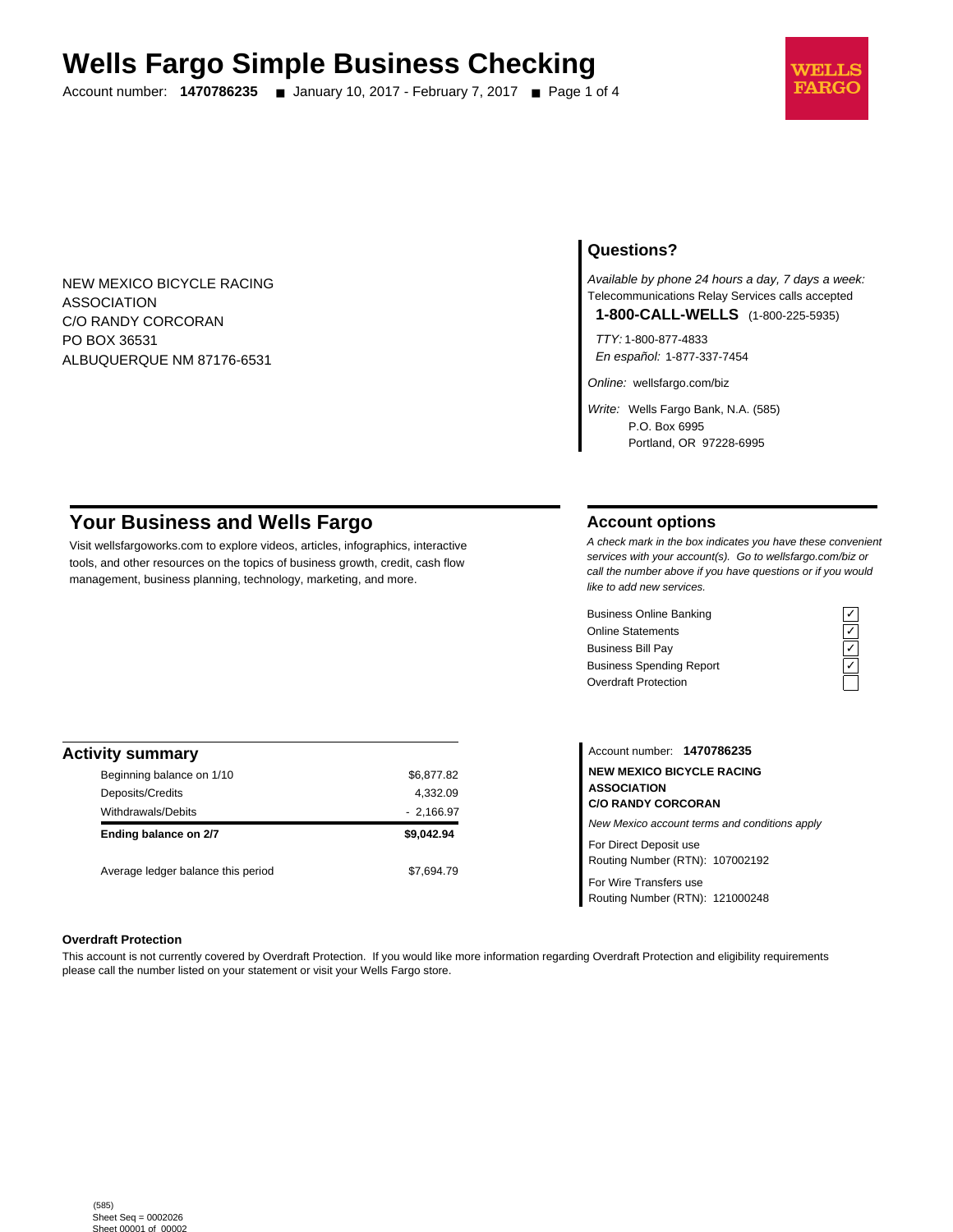

# **Transaction history**

l

| <b>Totals</b>         |        |                                                            | \$4,332.09 | \$2,166.97   |              |
|-----------------------|--------|------------------------------------------------------------|------------|--------------|--------------|
| Ending balance on 2/7 |        |                                                            |            |              | 9,042.94     |
| 2/2                   | 1003   | Check                                                      |            | 50.00        | 9,042.94     |
| 2/2                   |        | Mobile Deposit Check Posted Twice - Ref #A-7020205759AZ    |            | 111.00       |              |
| 2/2                   |        | Mobile Deposit Check Posted Twice - Ref #A-7020205760AZ    |            | 110.00       |              |
| 2/1                   |        | Check                                                      |            | 295.68       | 9,313.94     |
| 2/1                   |        | Deposit                                                    | 479.00     |              |              |
| 1/30                  |        | Check                                                      |            | 200.00       | 9,130.62     |
| 1/25                  |        | Deposit                                                    | 3,853.09   |              | 9,330.62     |
| 1/23                  |        | Check                                                      |            | 896.38       | 5,477.53     |
|                       |        | <b>Bicycle Rac</b>                                         |            |              |              |
| 1/17                  |        | Harland Clarke Check/Acc. 011617 00015397575482 New Mexico |            | 53.91        | 6,373.91     |
| 1/13                  | 1013   | Check                                                      |            | 90.00        | 6,427.82     |
| 1/13                  | 1007   | Check                                                      |            | 50.00        |              |
| 1/11                  | 1011   | Deposited OR Cashed Check                                  |            | 50.00        | 6,567.82     |
| 1/10                  |        | Check                                                      |            | 210.00       | 6,617.82     |
| 1/10                  | 1010   | Check                                                      |            | 50.00        |              |
| Date                  | Number | Description                                                | Credits    | Debits       | balance      |
|                       | Check  |                                                            | Deposits/  | Withdrawals/ | Ending daily |

The Ending Daily Balance does not reflect any pending withdrawals or holds on deposited funds that may have been outstanding on your account when your transactions posted. If you had insufficient available funds when a transaction posted, fees may have been assessed.

#### **Summary of checks written** (checks listed are also displayed in the preceding Transaction history)

| Number | Date | Amount | Number | Date | Amount | Number | Date               | Amount |
|--------|------|--------|--------|------|--------|--------|--------------------|--------|
|        | 1/23 | 896.38 |        | 2/1  | 295.68 | 1010 * | 1/10               | 50.00  |
|        | 1/30 | 200.00 | 1003   | 2/2  | 50.00  | 1011   | $1/1$ <sup>-</sup> | 50.00  |
|        | 1/10 | 210.00 | 1007*  | 1/13 | 50.00  | 1013 * | 1/13               | 90.00  |

\* Gap in check sequence.

#### **Monthly service fee summary**

For a complete list of fees and detailed account information, please see the Wells Fargo Fee and Information Schedule and Account Agreement applicable to your account or talk to a banker. Go to wellsfargo.com/feefaq to find answers to common questions about the monthly service fee on your account.

| Fee period 01/10/2017 - 02/07/2017                                           | Standard monthly service fee \$10.00 | You paid \$0.00 |
|------------------------------------------------------------------------------|--------------------------------------|-----------------|
| How to avoid the monthly service fee                                         | Minimum required                     | This fee period |
| Have any ONE of the following account requirements<br>Average ledger balance | \$500.00                             | \$7,695.00 ⊡    |
| C1/C1                                                                        |                                      |                 |

## **Account transaction fees summary**

|                            |            | Units    | Excess | Service charge per | Total service |
|----------------------------|------------|----------|--------|--------------------|---------------|
| Service charge description | Units used | included | units  | excess units (\$)  | charge $(\$)$ |
| Cash Deposited (\$)        |            | 3.000    |        | 0.0030             | $0.00\,$      |
| Transactions               |            | 50       |        | 0.50               | 0.00          |
| Total service charges      |            |          |        |                    | \$0.00        |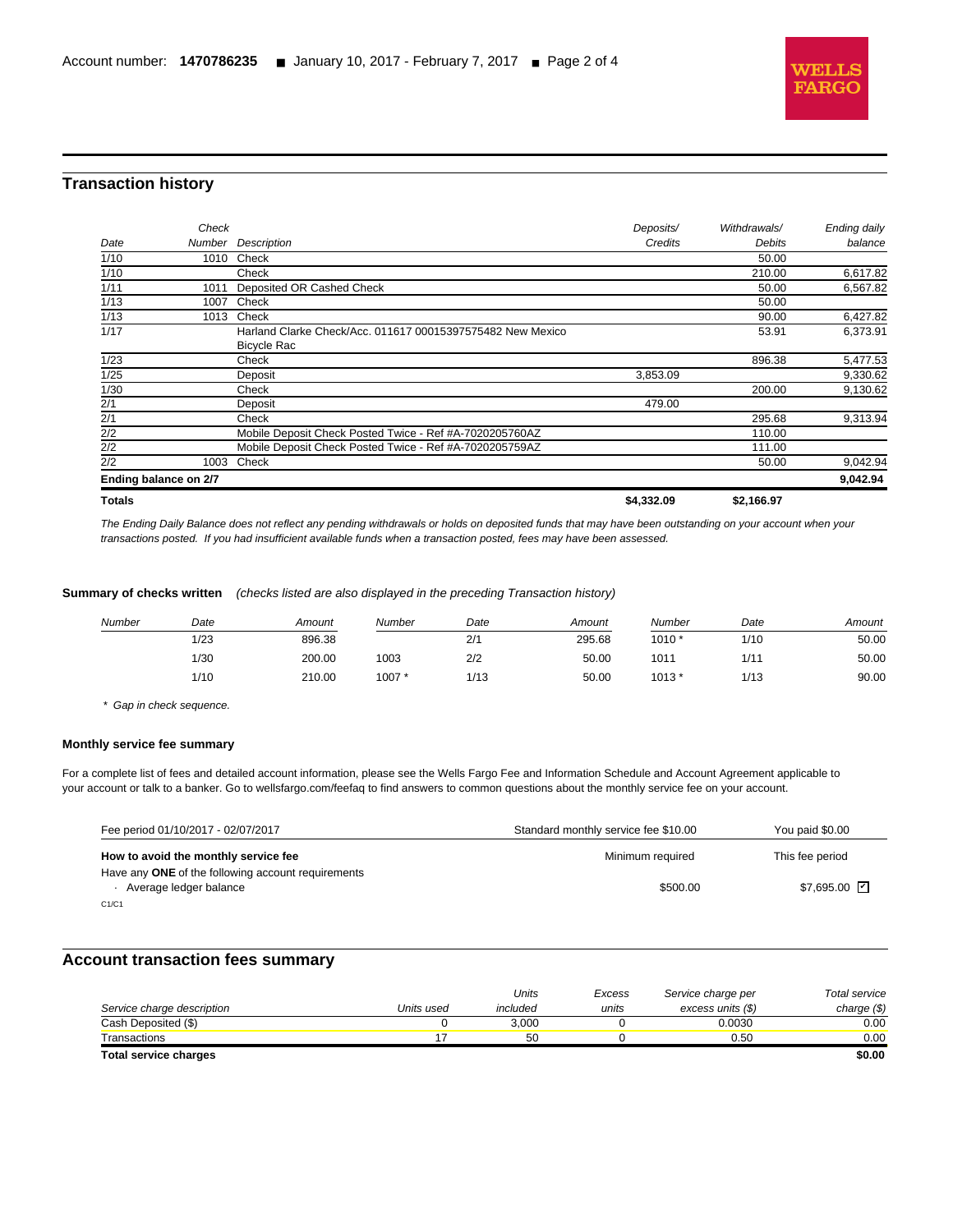

# **IMPORTANT ACCOUNT INFORMATION**

Effective 4/15/2017 if the primary checking account for your debit card is closed or delinked for any reason, we will designate another eligible linked checking account as the primary account. If there are no other eligible linked checking accounts, your debit card will be closed. If you have one or more savings accounts linked to this debit card, you may request an ATM card for continued access.

Amendment to our Funds Availability Policy

l

Good news! Effective April 5, 2017, we've updated our funds availability policy to remove the delay of funds by one additional business day for certain checks deposited at a Wells Fargo location in Alaska. This applies only if the check was drawn on or payable at or through a paying bank not located in Alaska. Other funds availability policies are still in effect. Please see our Consumer Account Agreement for additional funds availability policies and details.